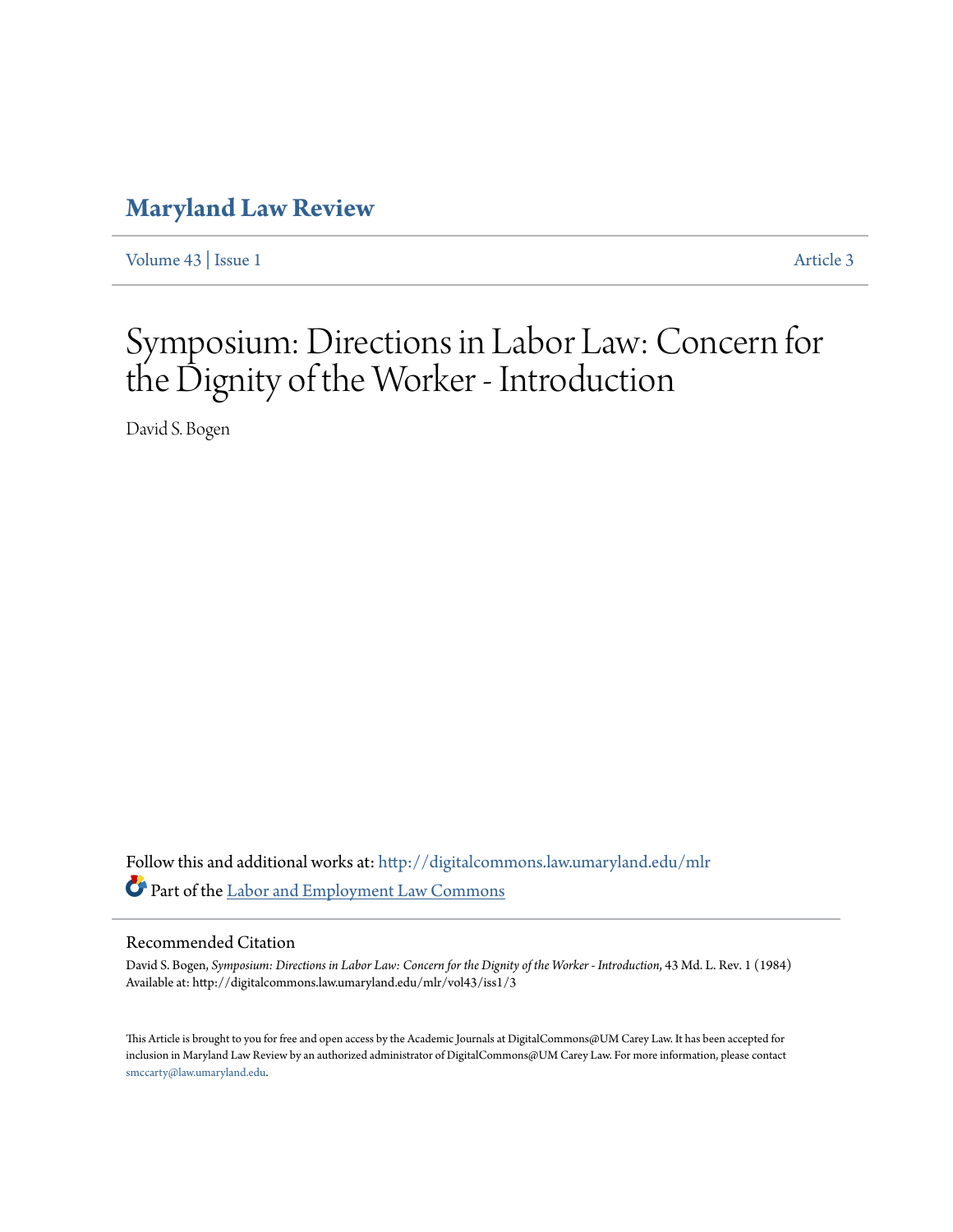# **Maryland Law Review**

VOLUME 43 1984 NUMBER 1

**© Copyright Maryland Law Review, Inc. 1984**

#### **INTRODUCTION**

DAVID S. BOGEN<sup>\*</sup>

The articles in this issue of the Maryland Law Review are the product of collaboration between the Law Review, the University of Maryland School of Law, and the Industrial Relations and Labor Studies Center of the University of Maryland at College Park. The Industrial Relations and Labor Studies Center coordinates the efforts of faculty interested in industrial relations from a wide variety of disciplines-economics, psychology, sociology, history, business administration, and law. The Center is a focal point for multi-disciplinary research and operates programs on industrial relations for both the University and the broader industrial relations community. The articles of Professor Finken and Professor Summers were originally delivered as talks in the spring of **1983** at the University of Maryland in College Park under the sponsorship of the Industrial Relations and Labor Studies Center. Professor Getman's article was the basis for the Pearl and Lawrence I. Gerber Memorial Lecture delivered in the fall of **1983** at the University of Maryland School of Law.

Professor Getman's article points out the inadequacy of the Court's handling of labor speech issues. The *NAACP v. Claiborne Hardware Co.'* case brings these concerns into sharp focus. Although I believe that a narrow reading of *Clatborne Hardware* is possible and that viable constitutional distinctions can be made, Professor Getman is surely correct in arguing that the Court has not yet met that challenge. Further, invoking the union election campaign study which he co-authored, Professor Getman challenges the assumptions that provide the basis for the restrictions on both employer and union speech. Speech is often suppressed by those who fear the consequences of allowing the audience to

<sup>\*</sup> Professor of Law, University of Maryland School of Law.

**<sup>1.</sup>** NAACP v. Claiborne Hardware Co., 458 U.S. 886 (1982).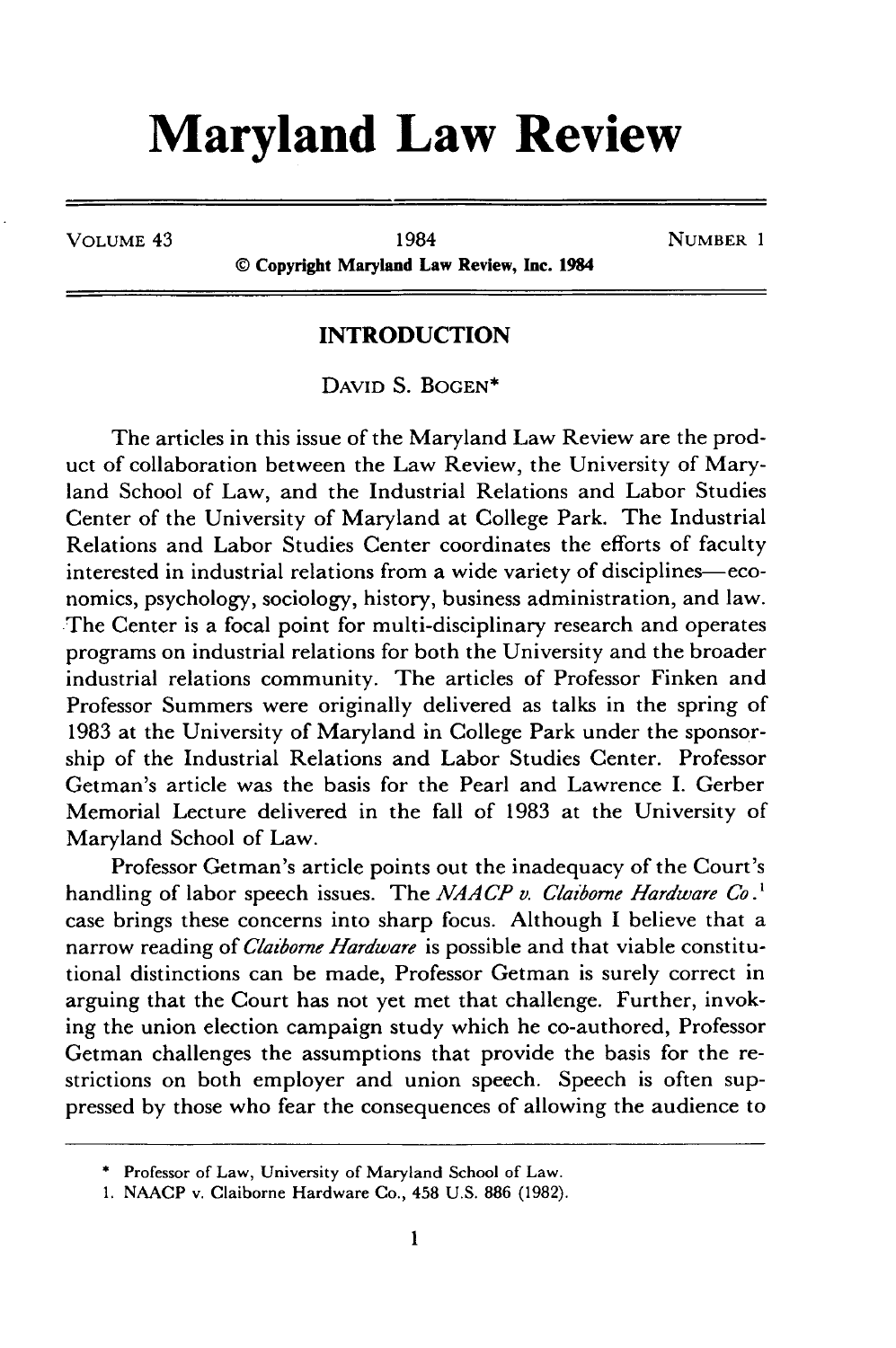consider the speaker's statements. Professor Getman asserts his faith in that audience, contending that workers and their concerns are as worthy of respect as any of the other groups that have received greater protection for their speech.

Professor Finken argues that in another area of labor relations, certain critics of the Court fail to give the workers the respect that they deserve. His withering analysis of the historical underpinnings beneath the articles of Karl Klare and Katherine Stone strip them to assertions of alternate visions of what labor relations could be. Unlike Professor Finken, I find their work intriguing. Indeed, part of the value which I ascribe to the Critical Legal Studies movement in labor law lies in its very examination of basic premises; it has provoked such an examination in Professor Finken's piece. That examination, however, suggests that the visions of these critical legal theorists are unworkable mistakes, fatally flawed by a disregard for the facts of industrial life as well as those of history. Professor Finken argues that studies of industrial practice demonstrate that Klare's and Stone's assumptions about the impact of present collective bargaining structure are not borne out by experience. The "co-option" which these critics decry may also be viewed as reflecting the needs of the workers far more than the alternatives that the critics would impose upon them. Professor Finken by no means suggests that all of the Court's decisions were correct, but in his analysis of these two critics, he reminds us of the value of careful history and attention to experience.

Professor Summers reminds us of another reality-the politics of internal union elections. He notes that the Court's appreciation for the difficulties of protecting union democracy that informed many of its decisions under the Landrum-Griffin Act have been discarded in other decisions of the Court. The concern for the individual worker, which has been a hallmark of Professor Summers' work, is apparent here in his suggestions for preserving the effectiveness of opposing views. A proper regard for the dynamics of democracy in the operation of the union will not bring utopia, but it could improve the responsiveness of the unions to their members.

The topics in this symposium are quite diverse-cutting across many areas of labor relations. The authors' approaches to the topics are equally varied, drawing on constitutional law, history, and sociology. There are, however, some common themes which give unity to this issue. Each author challenges basic assumptions and demands that, in testing each assumption, attention be paid to the facts. They share a regard for the dignity of the worker. None of these authors is wedded to the status quo, but each finds the traditional virtues of respect for the individual,